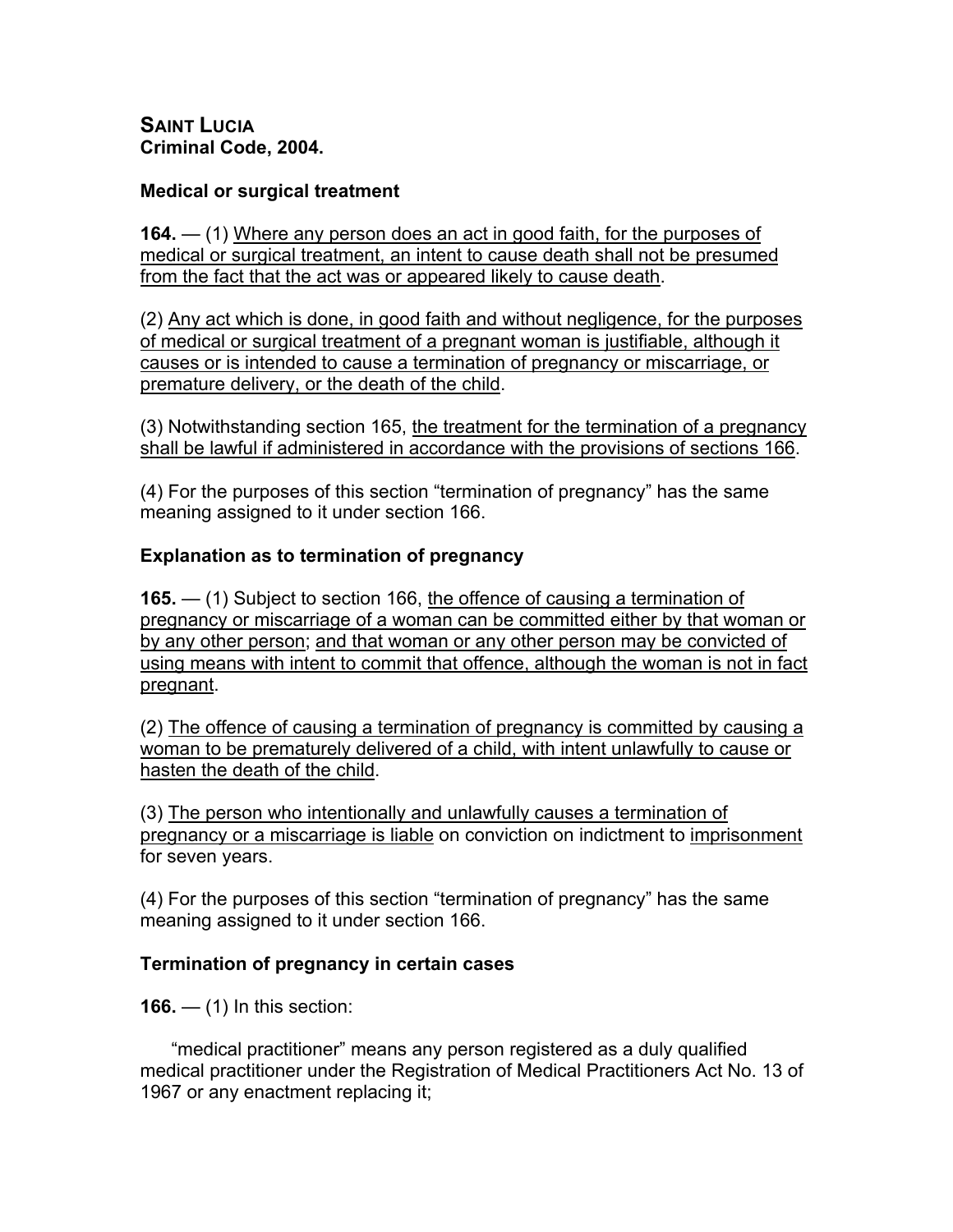"termination of pregnancy" means termination of human pregnancy with an intention other than to produce a live birth.

(2) For the purposes of this section, the duration of a pregnancy shall be determined:

*(a)* by calculating from the first day of the last normal menstruation of the pregnant woman and ending on the last day of the relevant week; and (*b*) by clinical examination.

Where [two] medical practitioners have reason to believe that:

 (*a*) the continuance of a pregnancy involves a risk to the life of the pregnant woman;

(*b*) the pregnancy is as a result of a rape or incest;

 (*c*) a termination is necessary to prevent grave permanent injury to the physical or mental health of the pregnant woman, the medical practitioners may, with the consent of the pregnant woman or a person authorized by the pregnant woman, administer treatment for the termination of the pregnancy, if the length of the pregnancy does not exceed twelve weeks.

(4) For purposes of this section and notwithstanding any other provisions of this Code regarding rape or incest, where a treatment for termination of pregnancy is pursuant to subsection (3)(b), it shall be enough for a woman to show that a rape or incest occurred by providing to the medical practitioners, a copy of a police report in the form specified in the Eighth Schedule signed by the Commissioner or a person authorized by him or her for that purpose, showing:

- (*a*) the date and time the incidence of the rape or incest was reported;
- (*b*) that an investigation by the police is underway.

(5) In the treatment of the termination of a pregnancy of a woman of any marital status, while the medical practitioners may encourage the woman to inform her partner, they are not required either to obtain the partner's consent or to notify him.

(6) A medical practitioner shall advise a pregnant woman that she may seek pretermination counselling and to facilitate such counselling no treatment for a termination shall be administrated until forty-eight hours after the woman has made a request for such termination of pregnancy has passed.

(7) The following subsections do not apply where the treatment to terminate the pregnancy is immediately necessary to save the life of the pregnant woman or to